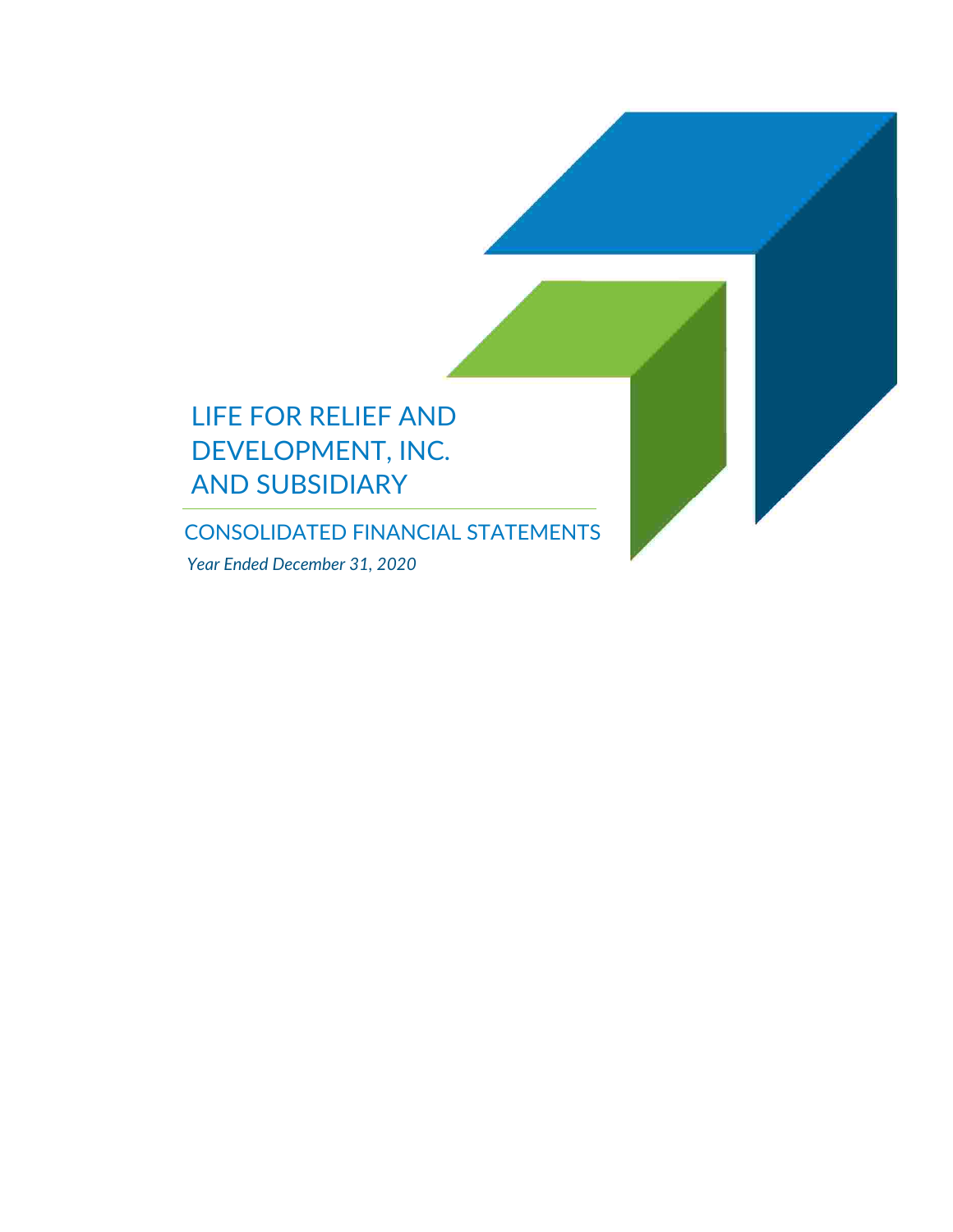# LIFE FOR RELIEF AND DEVELOPMENT, INC. AND SUBSIDIARY

| <b>INDEPENDENT AUDITOR'S REPORT</b>                  |   |
|------------------------------------------------------|---|
| <b>FINANCIAL STATEMENTS</b>                          |   |
| <b>Consolidated Statement of Financial Position</b>  | D |
| <b>Consolidated Statement of Activities</b>          | R |
| <b>Consolidated Statement of Functional Expenses</b> |   |
| <b>Consolidated Statement of Cash Flows</b>          |   |
| Notes to Financial Statements                        |   |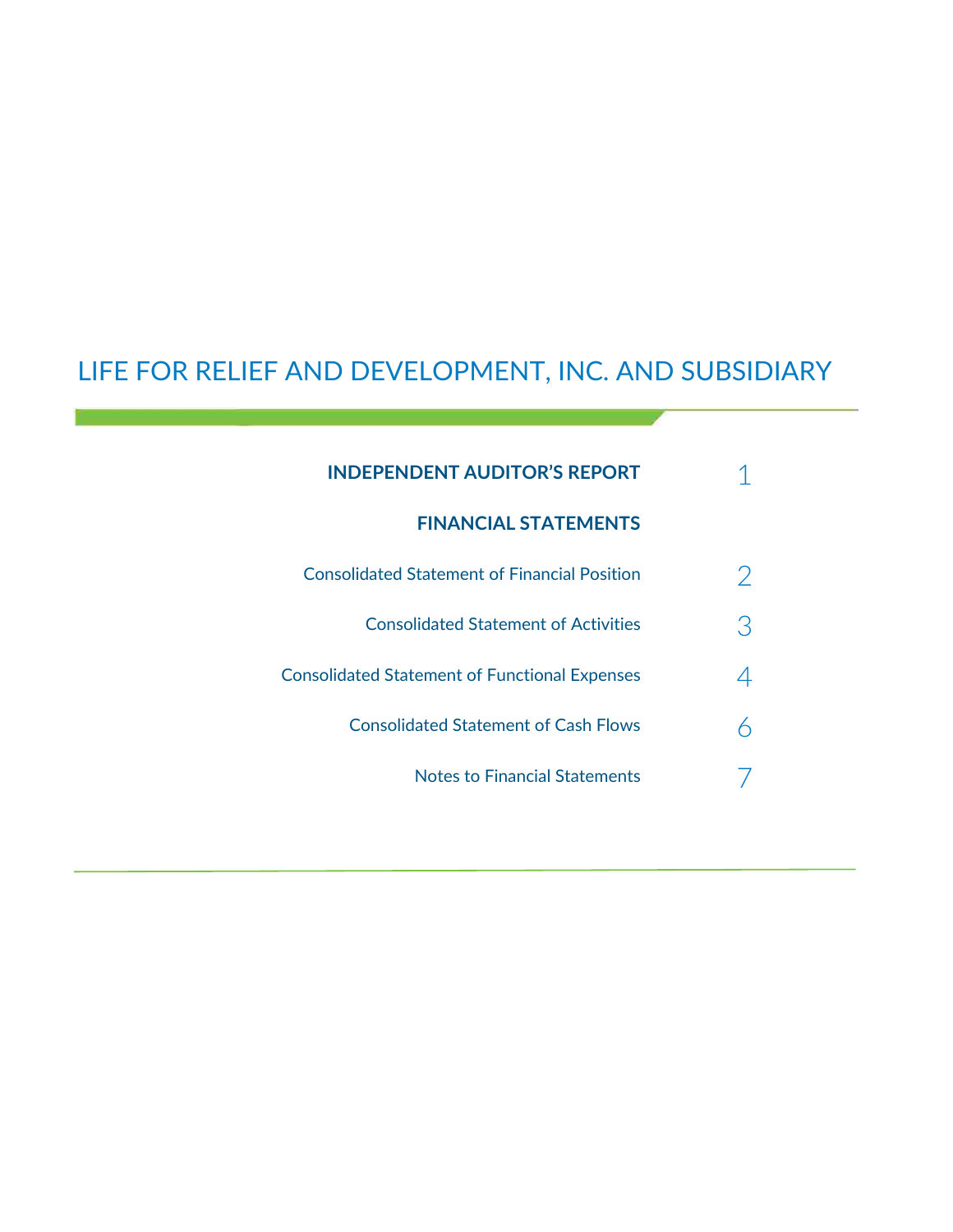

### Independent Auditor's Report

To the Board of Directors of Life for Relief and Development, Inc. and Subsidiary Southfield, Michigan

We have audited the accompanying consolidated financial statements of Life for Relief and Development, Inc. (a not-for-profit organization) and Subsidiary (a for-profit organization), which comprise the consolidated statement of financial position as of December 31, 2020, and the related consolidated statements of activities, functional expenses, and cash flows for the year then ended, and the related notes to the consolidated financial statements.

#### **Management's Responsibility for the Financial Statements**

Management is responsible for the preparation and fair presentation of these consolidated financial statements in accordance with accounting principles generally accepted in the United States of America; this includes the design, implementation, and maintenance of internal control relevant to the preparation and fair presentation of consolidated financial statements that are free from material misstatement whether due to fraud or error.

#### **Auditor's Responsibility**

Our responsibility is to express an opinion on these consolidated financial statements based on our audit. We conducted our audit in accordance with auditing standards generally accepted in the United States of America. Those standards require that we plan and perform the audit to obtain reasonable assurance about whether the consolidated financial statements are free from material misstatement.

An audit involves performing procedures to obtain audit evidence about the amounts and disclosures in the consolidated financial statements. The procedures selected depend on the auditor's judgment, including the assessment of the risks of material misstatement of the consolidated financial statements, whether due to fraud or error. In making those risk assessments, the auditor considers internal control relevant to the entity's preparation and fair presentation of the consolidated financial statements in order to design audit procedures that are appropriate in the circumstances, but not for the purpose of expressing an opinion on the effectiveness of the entity's internal control. Accordingly, we express no such opinion. An audit also includes evaluating the appropriateness of accounting policies used and the reasonableness of significant accounting estimates made by management, as well as evaluating the overall presentation of the consolidated financial statements.

We believe that the audit evidence we have obtained is sufficient and appropriate to provide a basis for our audit opinion.

#### **Opinion**

In our opinion, the consolidated financial statements referred to above present fairly, in all material respects, the financial position of Life for Relief and Development, Inc. and Subsidiary as of December 31, 2020, and the changes in its net assets and its cash flows for the year then ended in accordance with accounting principles generally accepted in the United States of America.

Schloupitz Madhovan, P.C.

October 29, 2021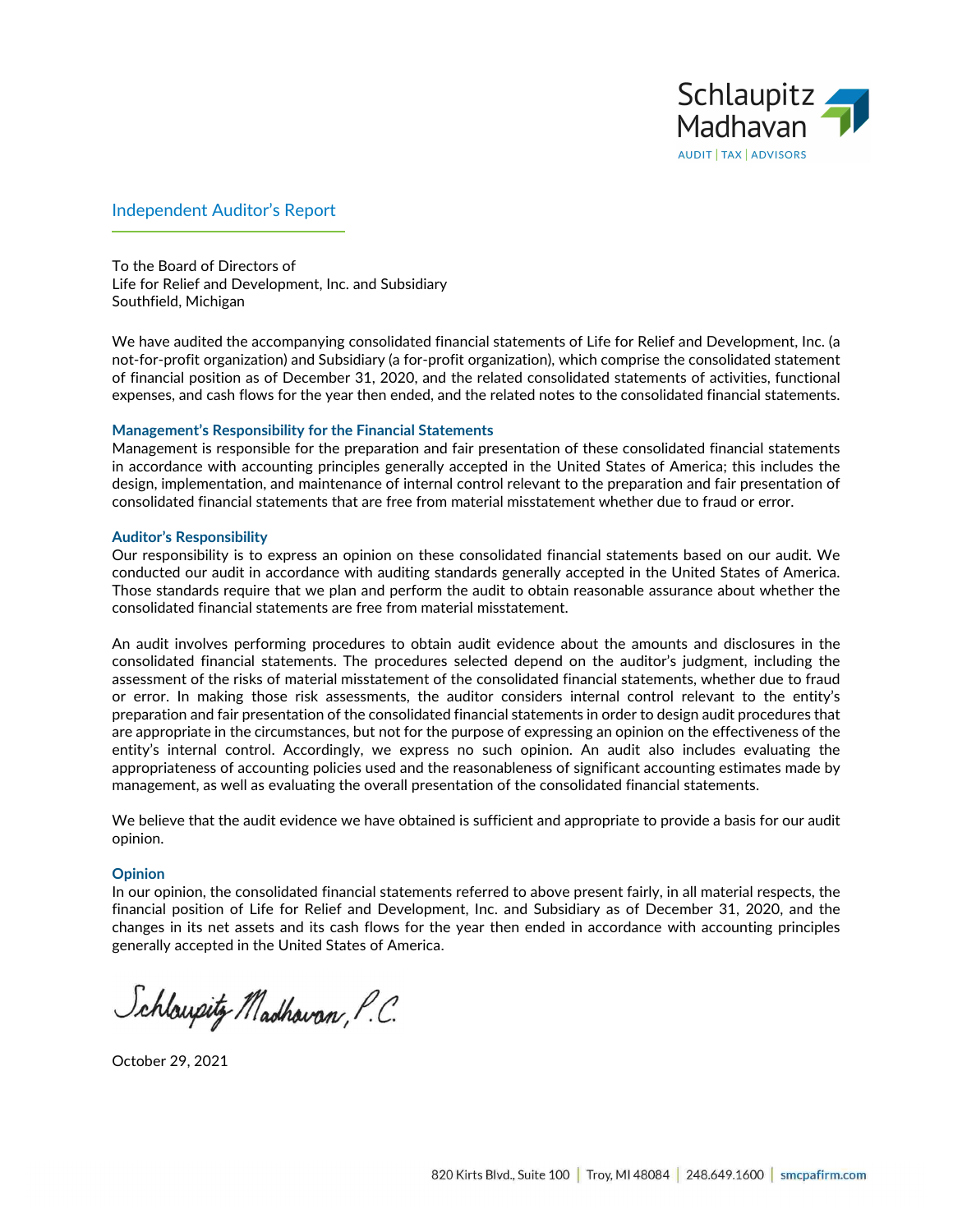# CONSOLIDATED STATEMENT OF FINANCIAL POSITION DECEMBER 31, 2020

#### **ASSETS**

| Current assets                       |                 |
|--------------------------------------|-----------------|
| Cash and cash equivalents            | \$<br>5,388,152 |
| Pledges receivable, net of allowance | 108,128         |
| Prepaid expenses and other           | 497,725         |
| Inventories (in-kind contributions)  | 14,400          |
| Total current assets                 | 6,008,405       |
| Property and equipment               |                 |
| Land                                 | 57,750          |
| <b>Building</b>                      | 327,250         |
| <b>Building improvements</b>         | 456,304         |
| Furniture, fixtures and equipment    | 65,894          |
| Vehicles                             | 40,855          |
| Total cost                           | 948,053         |
| Less, accumulated depreciation       | 703,833         |
| Total property and equipment         | 244,220         |
| <b>Total assets</b>                  | \$<br>6,252,625 |
| <b>LIABILITIES AND NET ASSETS</b>    |                 |
| <b>Current liabilities</b>           |                 |
| Accounts payable                     | \$<br>198,203   |
| Accrued expenses                     | 21,704          |
| <b>Total current liabilities</b>     | 219,907         |
| Net assets                           |                 |
| Without donor restrictions           | 2,425,829       |
| With donor restrictions              | 3,606,889       |
| Total net assets                     | 6,032,718       |
| Total liabilities and net assets     | 6,252,625<br>\$ |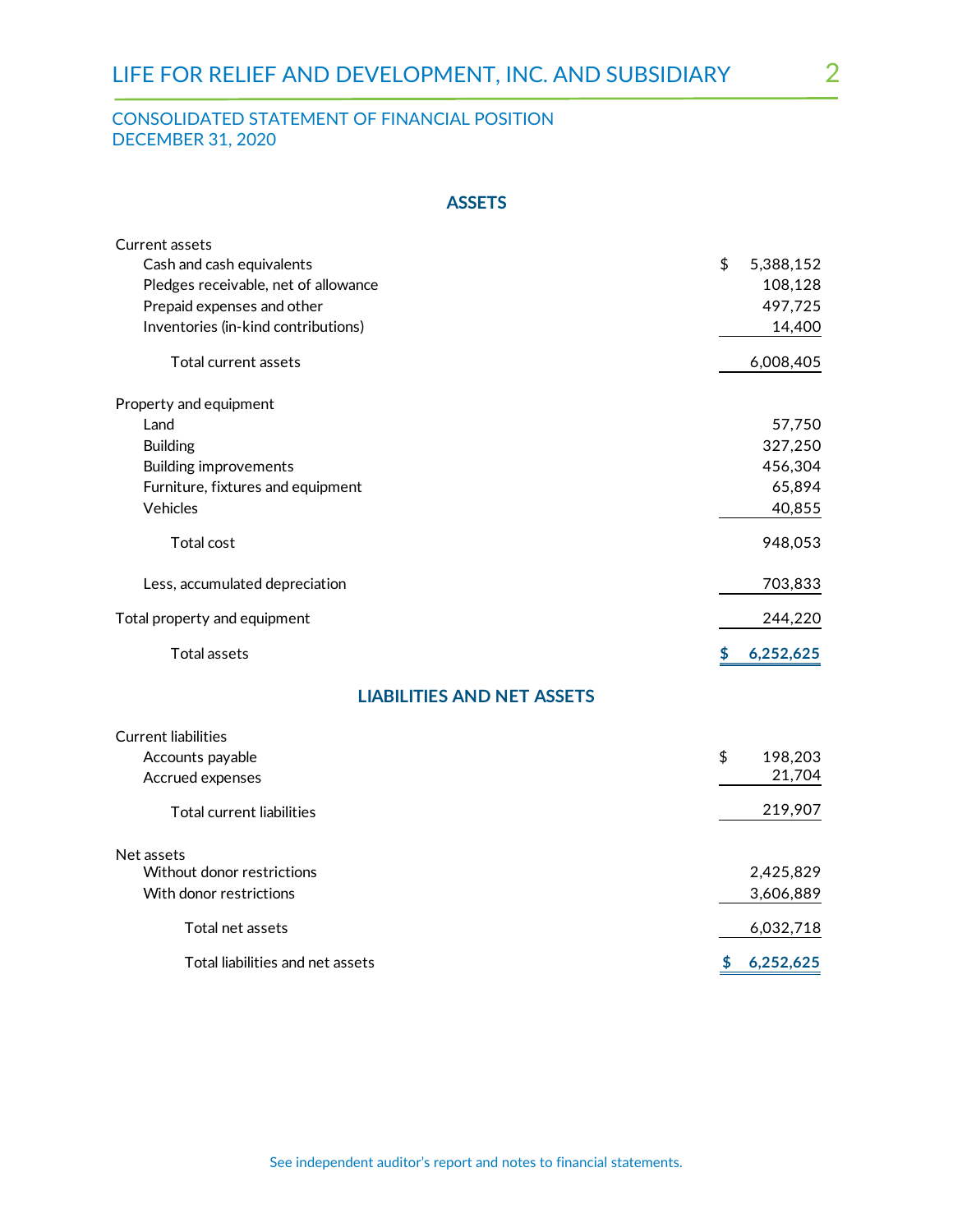# CONSOLIDATED STATEMENT OF ACTIVITIES YEAR ENDED DECEMBER 31, 2020

|                                           | <b>Without Donor</b><br><b>Restrictions</b> | <b>With Donor</b><br><b>Restrictions</b> | <b>Total</b>    |
|-------------------------------------------|---------------------------------------------|------------------------------------------|-----------------|
| Support and revenue                       |                                             |                                          |                 |
| Contributions                             | 2,698,670<br>\$                             | 5,398,805<br>\$                          | 8,097,475<br>\$ |
| In-kind contributions:                    |                                             |                                          |                 |
| Medicine and medical supplies             |                                             | 7,995,552                                | 7,995,552       |
| Food                                      |                                             | 457,229                                  | 457,229         |
| Furniture and equipment                   |                                             | 625,374                                  | 625,374         |
| Interest income                           | 5,399                                       |                                          | 5,399           |
| Total support and revenue before releases | 2,704,069                                   | 14,476,960                               | 17,181,029      |
| Net assets released from restrictions     | 14,451,505                                  | (14, 451, 505)                           |                 |
| Total support and revenue                 | 17,155,574                                  | 25,455                                   | 17,181,029      |
| <b>Expenses</b>                           |                                             |                                          |                 |
| Program services                          | 15,316,621                                  |                                          | 15,316,621      |
| Management and general                    | 1,119,782                                   |                                          | 1,119,782       |
| Fundraising                               | 1,190,429                                   |                                          | 1,190,429       |
| Total expenses                            | 17,626,832                                  |                                          | 17,626,832      |
| Change in net assets                      | (471, 258)                                  | 25,455                                   | (445, 803)      |
| Net assets, beginning of year             | 2,897,087                                   | 3,581,434                                | 6,478,521       |
| Net assets, end of year                   | 2,425,829<br>\$                             | 3,606,889<br>\$                          | 6,032,718<br>\$ |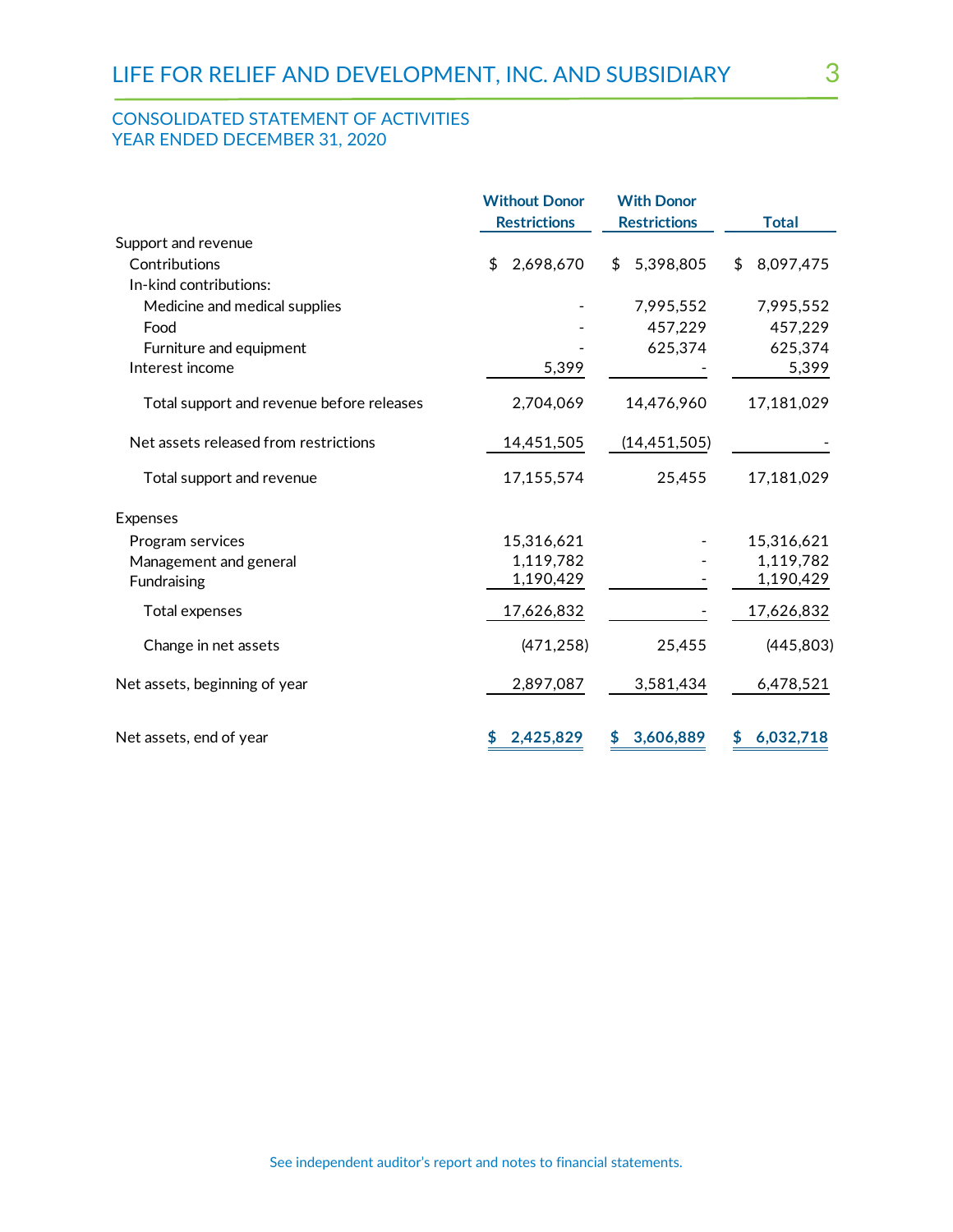# CONSOLIDATED STATEMENT OF FUNCTIONAL EXPENSES YEAR ENDED DECEMBER 31, 2020

|                                              |                                    |                    |                                            |                 |                    | <b>Program Services</b>       |
|----------------------------------------------|------------------------------------|--------------------|--------------------------------------------|-----------------|--------------------|-------------------------------|
|                                              | <b>Health and</b><br><b>Safety</b> | <b>Educational</b> | <b>Emergency</b><br><b>Disaster Relief</b> | <b>Orphans</b>  | <b>Food Basket</b> | <b>Clean Water</b><br>Project |
| Payroll Expenses:                            | Program                            | Program            | Program                                    | Program         | <b>Programs</b>    | Program                       |
| Compensation                                 | \$<br>140,833                      | \$<br>17,080       | \$<br>17,098                               | \$<br>564,311   | \$<br>89,216       | \$<br>34,440                  |
| Employment taxes and benefits                | 34,580                             | 4,194              | 4,198                                      | 138,562         | 21,906             | 8,456                         |
| Total payroll expenses                       | 175,413                            | 21,274             | 21,296                                     | 702,873         | 111,122            | 42,896                        |
| Other Expenses:<br><b>In Kind Donations:</b> |                                    |                    |                                            |                 |                    |                               |
| Medicine and medical supplies                | 7,995,552                          |                    |                                            |                 |                    |                               |
| Food                                         |                                    |                    |                                            |                 | 457,229            |                               |
| Furniture and equipment                      |                                    | 178,326            |                                            |                 |                    |                               |
| <b>Program Expenses:</b>                     |                                    |                    |                                            |                 |                    |                               |
| Health and safety program expense            | 4,843                              |                    |                                            |                 |                    |                               |
| Medicine & supply expense                    | 8,000                              |                    |                                            |                 |                    |                               |
| Education program expense                    |                                    | 75,000             |                                            |                 |                    |                               |
| Emergency disaster program expense           |                                    |                    | 365,396                                    |                 |                    |                               |
| Orphans sponsorship                          |                                    |                    |                                            | 1,985,705       |                    |                               |
| Family assistance                            |                                    |                    |                                            |                 |                    |                               |
| Food baskets                                 |                                    |                    |                                            |                 | 37,164             |                               |
| Food baskets (Ramadan)                       |                                    |                    |                                            |                 | 538,387            |                               |
| Meat (Udhiyah)                               |                                    |                    |                                            |                 | 500,678            |                               |
| Water and sanitation program expense         |                                    |                    |                                            |                 |                    | 222,095                       |
| Community development                        |                                    |                    |                                            |                 |                    |                               |
| Credit card processing and bank fees         | 25,971                             | 3,150              | 3,153                                      | 104,065         | 16,453             | 6,351                         |
| Freight                                      | 65,658                             | 7,963              | 7,971                                      | 263,088         | 41,594             | 16,056                        |
| Field office expenses                        | 31,818                             | 3,859              | 3,863                                      | 127,492         | 20,156             | 7,781                         |
| Software fees                                | 5,122                              | 621                | 622                                        | 20,524          | 3,245              | 1,253                         |
| <b>Expenses Including Management</b>         |                                    |                    |                                            |                 |                    |                               |
| and General                                  |                                    |                    |                                            |                 |                    |                               |
| Board of directors                           |                                    |                    |                                            |                 |                    |                               |
| Insurance                                    |                                    |                    |                                            |                 |                    |                               |
| Professional fees                            |                                    |                    |                                            |                 |                    |                               |
| Rent                                         | 4,659                              | 565                | 566                                        | 18,669          | 2,952              | 1,139                         |
| Repairs and maintenance                      |                                    |                    |                                            |                 |                    |                               |
| Telephone and internet                       | 2,621                              | 318                | 318                                        | 10,500          | 1,660              | 641                           |
| <b>Utilities</b>                             |                                    |                    |                                            |                 |                    |                               |
| Office expense and license fees              |                                    |                    |                                            |                 |                    |                               |
| Payroll processing fees                      | 564                                | 68                 | 68                                         | 2,261           | 357                | 138                           |
| Media and communications                     | 8,734                              | 1,059              | 1,060                                      | 34,996          | 5,533              | 2,136                         |
| Bad debt expense                             |                                    |                    |                                            |                 |                    |                               |
| Depreciation                                 |                                    |                    |                                            |                 |                    |                               |
| Postage and delivery fees                    | 30,546                             | 3,705              | 3,708                                      | 122,397         | 19,351             | 7,470                         |
| <b>Travel</b>                                | 3,465                              | 420                | 421                                        | 13,886          | 2,195              | 847                           |
| <b>Fundraising Expenses:</b>                 |                                    |                    |                                            |                 |                    |                               |
| Fundraising event expenses                   |                                    |                    |                                            |                 |                    |                               |
| Marketing material                           |                                    |                    |                                            |                 |                    |                               |
| Total functional expenses                    | 8,362,966                          | 296,328            | 408,442                                    | 3,406,456<br>\$ | 1,758,076<br>\$    | 308,803                       |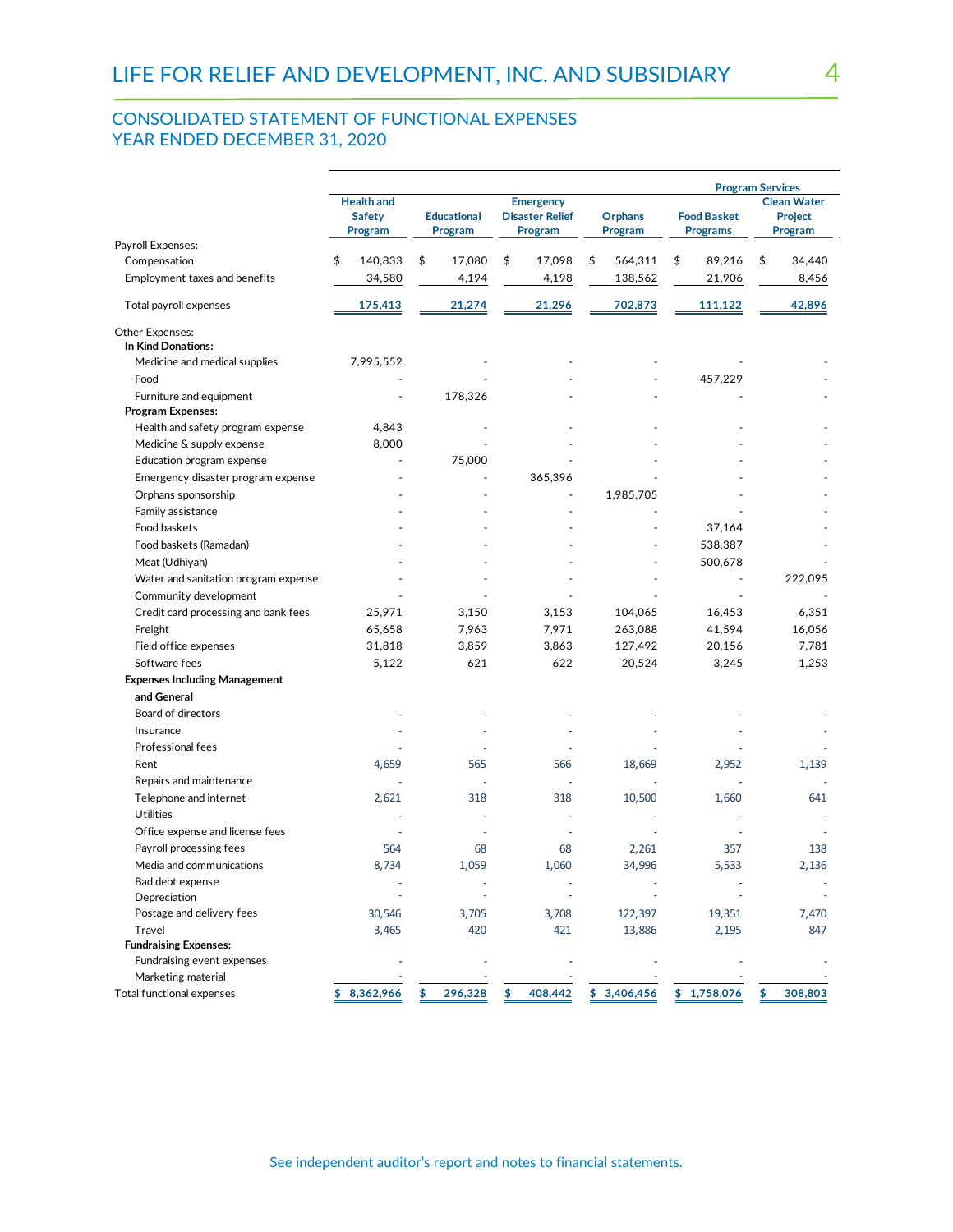# CONSOLIDATED STATEMENT OF FUNCTIONAL EXPENSES (Continued) YEAR ENDED DECEMBER 31, 2020

|                                      |                                        |                                    |                      | <b>Supporting Services</b> |                    |                                   |
|--------------------------------------|----------------------------------------|------------------------------------|----------------------|----------------------------|--------------------|-----------------------------------|
|                                      | <b>Community</b><br><b>Development</b> | <b>Family</b><br><b>Assistance</b> | <b>Total Program</b> | <b>Management</b>          |                    | <b>Total</b><br><b>Functional</b> |
|                                      | <b>Programs</b>                        | <b>Programs</b>                    | <b>Services</b>      | and General                | <b>Fundraising</b> | <b>Expenses</b>                   |
| Payroll Expenses:                    |                                        |                                    |                      |                            |                    |                                   |
| Compensation                         | \$<br>24,757 \$                        | 6,616                              | \$<br>894,351        | \$<br>372,646              | \$<br>223,588      | \$<br>1,490,585                   |
| Employment taxes and benefits        | 6,079                                  | 1,624                              | 219,599              | 91,500                     | 54,900             | 365,999                           |
| Total payroll expenses               | 30,836                                 | 8,240                              | 1,113,950            | 464,146                    | 278,488            | 1,856,584                         |
| Other Expenses:                      |                                        |                                    |                      |                            |                    |                                   |
| In Kind Donations:                   |                                        |                                    |                      |                            |                    |                                   |
| Medicine and medical supplies        |                                        |                                    | 7,995,552            |                            |                    | 7,995,552                         |
| Food                                 |                                        |                                    | 457,229              |                            |                    | 457,229                           |
| Furniture and equipment              | 447,048                                |                                    | 625,374              |                            |                    | 625,374                           |
| <b>Program Expenses:</b>             |                                        |                                    |                      |                            |                    |                                   |
| Health and safety program expense    |                                        |                                    | 4,843                |                            |                    | 4,843                             |
| Medicine & supply expense            |                                        |                                    | 8,000                |                            |                    | 8,000                             |
| Education program expense            |                                        |                                    | 75,000               |                            |                    | 75,000                            |
| Emergency disaster program expense   |                                        |                                    | 365,396              |                            |                    | 365,396                           |
| Orphans sponsorship                  |                                        |                                    | 1,985,705            |                            |                    | 1,985,705                         |
| Family assistance                    |                                        | 119,310                            | 119,310              |                            | Ĭ.                 | 119,310                           |
| Food baskets                         |                                        |                                    | 37,164               |                            |                    | 37,164                            |
| Food baskets (Ramadan)               |                                        |                                    | 538,387              |                            |                    | 538,387                           |
| Meat (Udhiyah)                       |                                        |                                    | 500,678              |                            | L,                 | 500,678                           |
| Water and sanitation program expense |                                        |                                    | 222,095              |                            |                    | 222,095                           |
| Community development                | 130,206                                |                                    | 130,206              |                            |                    | 130,206                           |
| Credit card processing and bank fees | 4,565                                  | 1,220                              | 164,928              |                            | ٠                  | 164,928                           |
| Freight                              | 11,542                                 | 3,084                              | 416,956              |                            |                    | 416,956                           |
| Field office expenses                | 5,593                                  | 1,495                              | 202,057              |                            |                    | 202,057                           |
| Software fees                        | 900                                    | 241                                | 32,528               |                            |                    | 32,528                            |
| <b>Expenses Including Management</b> |                                        |                                    |                      |                            |                    |                                   |
| and General                          |                                        |                                    |                      |                            |                    |                                   |
| Board of directors                   |                                        |                                    |                      | 483                        |                    | 483                               |
| Insurance                            |                                        |                                    |                      | 22,916                     |                    | 22,916                            |
| Professional fees                    |                                        |                                    |                      | 310,898                    |                    | 310,898                           |
| Rent                                 | 819                                    | 219                                | 29,588               | 12,680                     |                    | 42,268                            |
| Repairs and maintenance              |                                        |                                    |                      | 11,113                     |                    | 11,113                            |
| Telephone and internet               | 461                                    | 123                                | 16,642               | 7,132                      |                    | 23,774                            |
| <b>Utilities</b>                     |                                        |                                    |                      | 13,360                     |                    | 13,360                            |
| Office expense and license fees      |                                        |                                    |                      | 139,648                    |                    | 139,648                           |
| Payroll processing fees              | 99                                     | 27                                 | 3,582                | 1,536                      |                    | 5,118                             |
| Media and communications             | 1,535                                  | 410                                | 55,463               |                            | 23,770             | 79,233                            |
| Bad debt expense                     |                                        |                                    |                      | 66,340                     |                    | 66,340                            |
| Depreciation                         |                                        |                                    |                      | 20,908                     |                    | 20,908                            |
| Postage and delivery fees            | 5,370                                  | 1,435                              | 193,982              | 48,417                     | 83,135             | 325,534                           |
| Travel                               | 609                                    | 163                                | 22,006               | 205                        | 9,432              | 31,643                            |
| <b>Fundraising Expenses:</b>         |                                        |                                    |                      |                            |                    |                                   |
| Fundraising event expenses           |                                        |                                    |                      |                            | 280,449            | 280,449                           |
| Marketing material                   |                                        |                                    |                      |                            | 515,155            | 515,155                           |
| Total functional expenses            | 639,583                                | \$<br>135,967                      | \$15,316,621         | 1,119,782<br>\$            | 1,190,429          | \$17,626,832                      |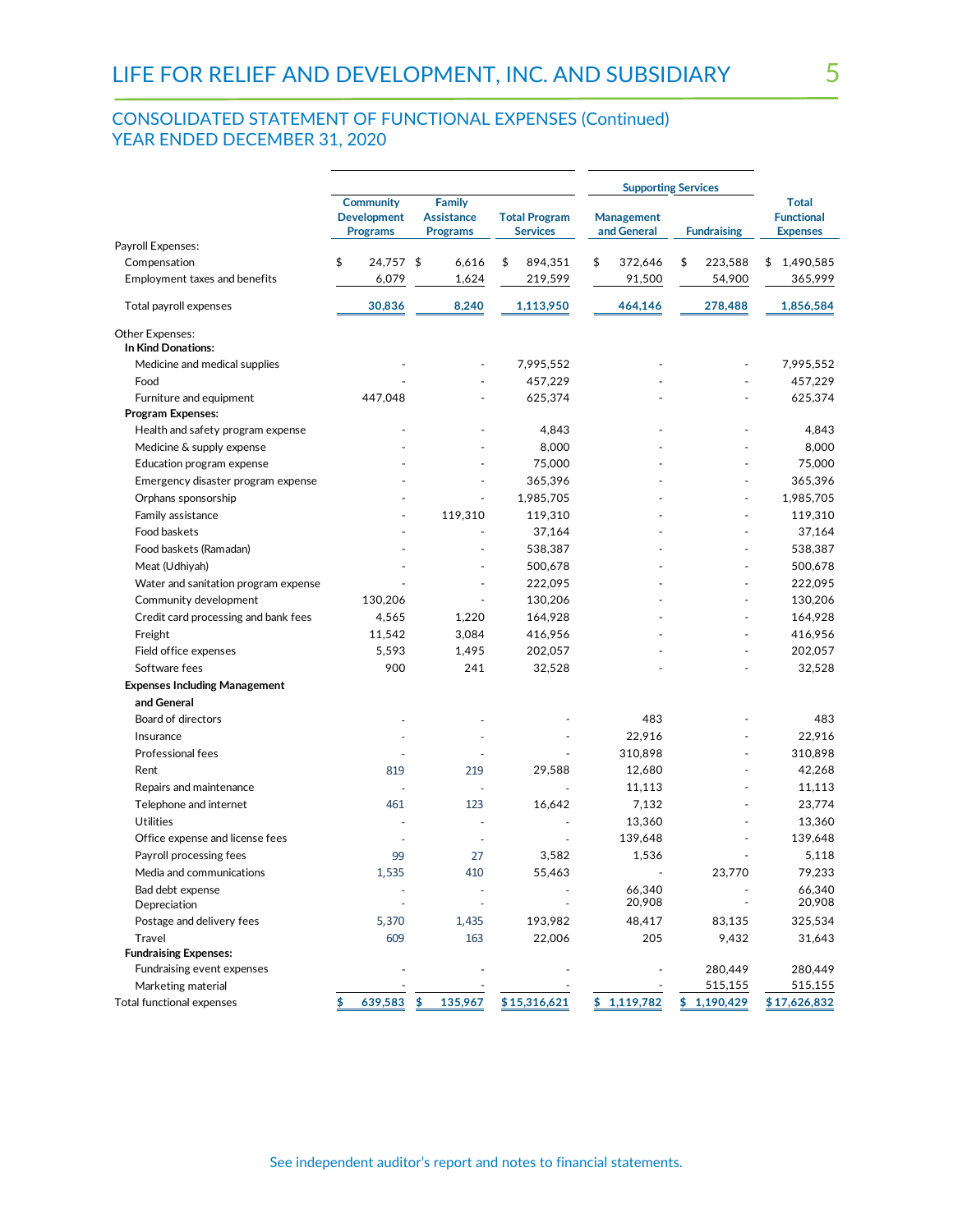LIFE FOR RELIEF AND DEVELOPMENT, INC. AND SUBSIDIARY 6

# CONSOLIDATED STATEMENT OF CASH FLOWS YEAR ENDED DECEMBER 31, 2020

| Cash flows from operating activities:          |                  |
|------------------------------------------------|------------------|
| Change in net assets                           | \$<br>(445, 803) |
| Adjustments to reconcile changes in net assets |                  |
| to net cash used in operating activities       |                  |
| Depreciation                                   | 20,909           |
| Bad debt expense                               | 66,340           |
| Changes in operating assets and liabilities    |                  |
| (Increase) decrease in                         |                  |
| Pledges receivables                            | 161,258          |
| Prepaid expenses                               | (415, 218)       |
| Increase (decrease) in                         |                  |
| Accounts payable                               | 60,947           |
| Accrued expenses                               | (16, 364)        |
| Net cash used in operating activities          | (567, 931)       |
| Cash flows from investing activities:          |                  |
| Purchase of property and equipment             | (3,710)          |
| Cash and cash equivalents at beginning of year | 5,959,793        |
| Cash and cash equivalents at end of year       | \$<br>5,388,152  |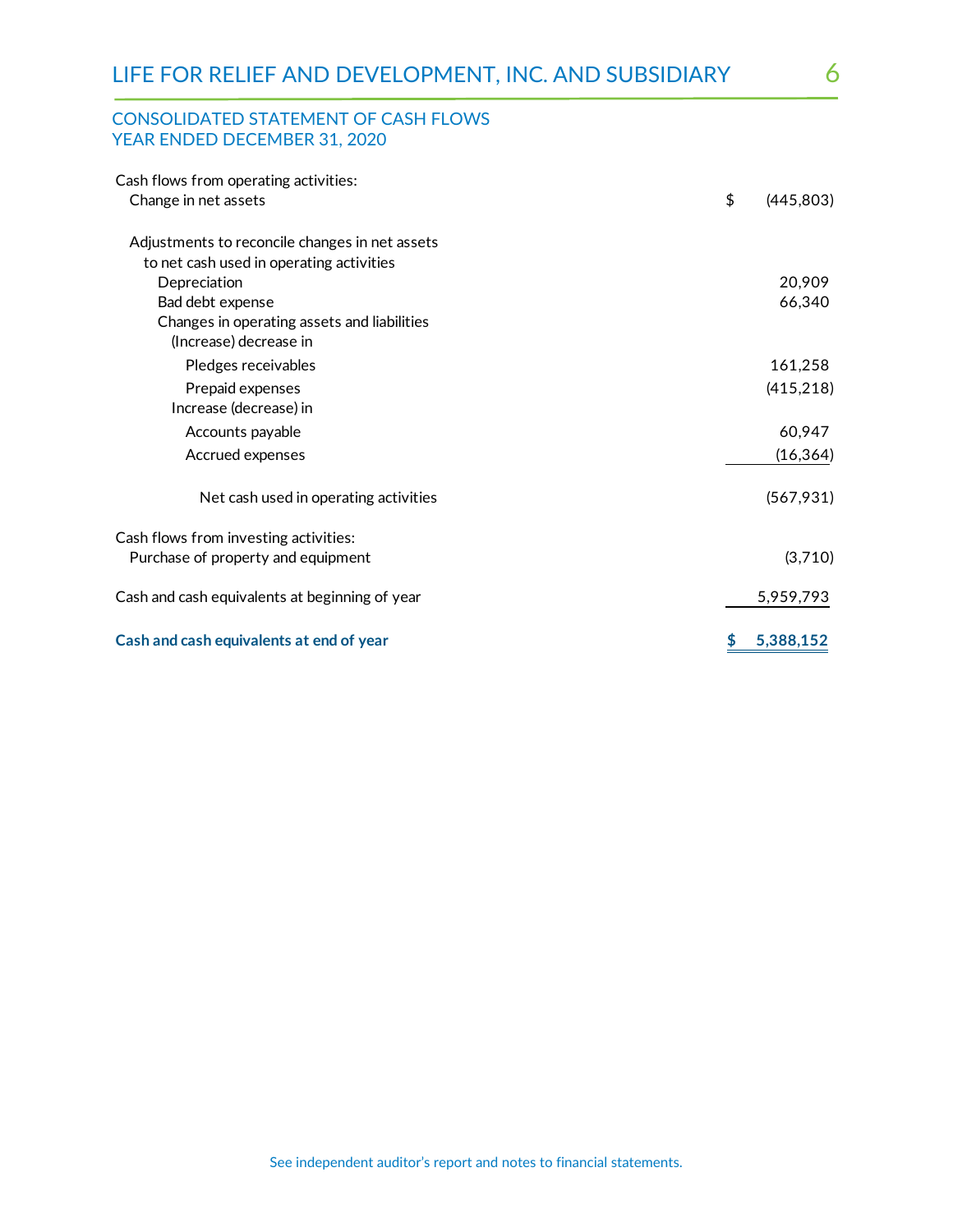#### **NOTE 1 –** NATURE OF ORGANIZATION

Life for Relief and Development, Inc. (the "Organization") is a California not-for-profit organization founded in 1992 and is headquartered in Southfield Michigan. The Organization's mission is deeply rooted in the belief that saving lives should be a priority of all mankind. In response to poverty, famine, social and economic turmoil, natural disasters, and other catastrophes, the Organization works to provide assistance to people across the globe by offering humanitarian services such as food, water, and temporary shelter as well as healthcare and education. The Organization's mission is accomplished through the following programs:

Health and Safety Program - Medicines, medical supplies, and medical equipment are distributed to underserved hospitals and clinics around the world and to communities in areas that lack adequate health services. The hearing impaired in many countries receive hearing aids through hearing aid medical missions.

Educational Program – The Organization promotes literacy through the distribution of books to colleges, universities, primary and secondary schools. Through this program the Organization also donates classroom furniture to Native American schools in the United States of America and needy schools throughout the world and gives orphans and poor school children uniforms, shoes, and school bags filled with stationary, pens, and other educational items through its back to school program.

Emergency Disaster Relief Program – In response to areas suffering from natural or man-made disasters, the Organization provides emergency humanitarian relief to those in need in the form of shelters, food, water, and urgent medical care.

Orphans Program – The orphan sponsorship program provides orphans throughout the world and the vulnerable needy families of the orphans their education, health, nutrition, shelter, and other needs.

Food Basket Programs – The food basket programs include various seasonal projects that help feed needy families in many countries throughout the world. During Ramadan, the Organization distributes food baskets to poor and needy individuals and also provide hot cooked meals to various communities. Additionally, the Organization partners with Islamic centers, grocery stores, and supermarkets in communities in the United States to distribute Udhiyah/Qurbani to individuals and families that may otherwise not have access to meat throughout the year. Through the Christmas and Thanksgiving programs, the Organization may also support a community event by providing a meal and gifts or may distribute food baskets for Thanksgiving to poor and homeless individuals.

Clean Water Project Programs – Through the water programs, the Organization assists communities that have little or no access to clean water by constructing water wells or providing water tanks. Water is a necessity of life needed for proper heath, hygiene, and sanitation and for livestock populations.

Community Development Programs – The Organization builds community centers where community members gather for social events as well as funds small human development projects for poor families to enable them to start their own businesses to support their families.

Family Assistance Program - The family assistance program works to improve the living conditions of vulnerable single mothers and disabled heads of households in various countries, who have lost everything from the devastating impact of war and famine. Through this program, the Organization also provides winter-aid to families which may include warm blankets, winter clothes and jackets.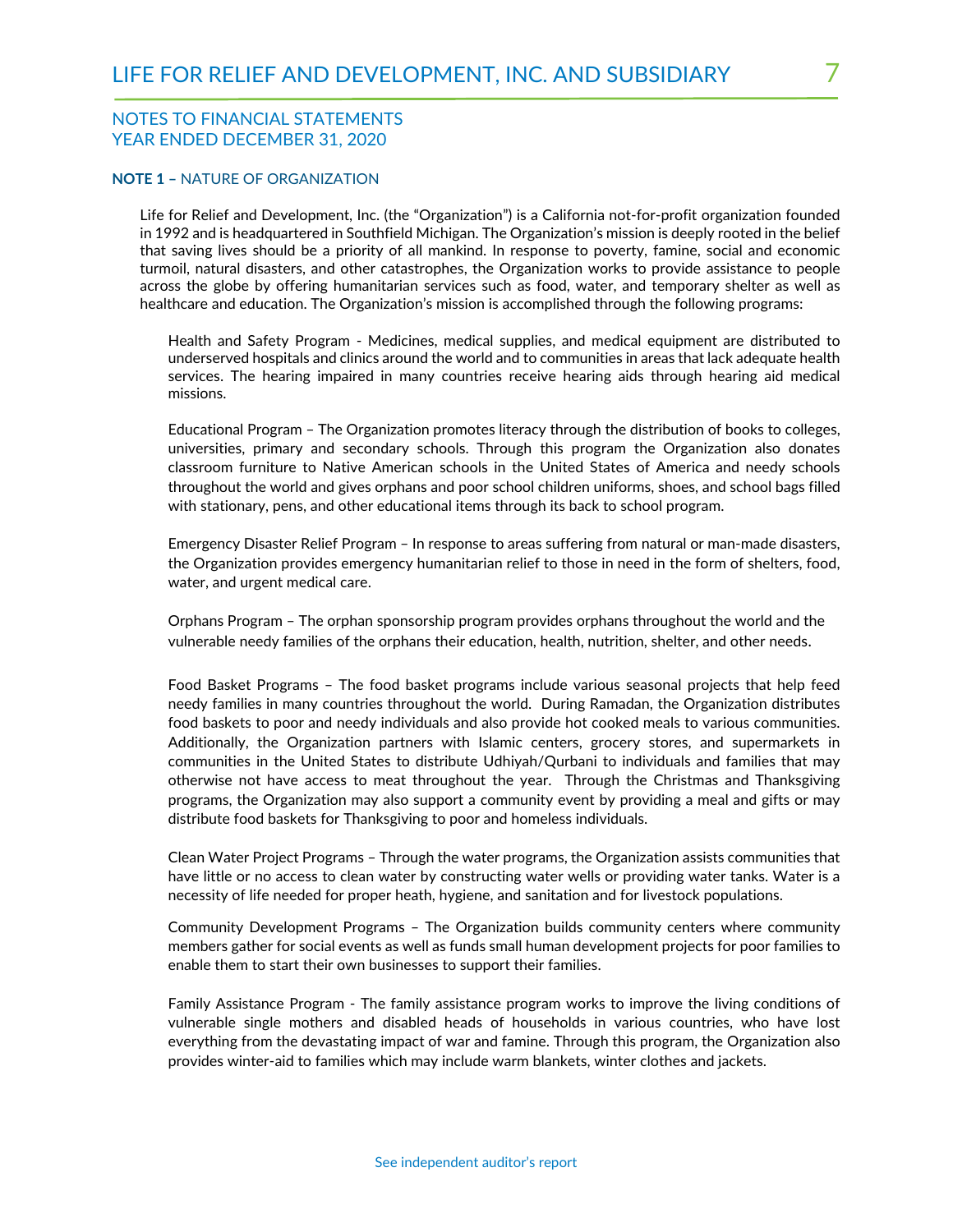#### **NOTE 1 –** NATURE OF ORGANIZATION (continued)

In addition to contributions to the various programs, the Organization helps Muslims carry out their Zakat duties by collecting Zakat payments. The unrestricted Zakat contributions provides the Organization the ability to fund eligible programs where most needed and allows the Organization to fulfil their mission of offering humanitarian assistance to those in need.

Life Managements, L3C, a limited liability company was organized in February 2016 under the laws of the State of Michigan. Life Managements, L3C ("Subsidiary") provides management services to the Organization. Life for Relief and Development, Inc. owns 100% of Life Managements, L3C and accordingly, consolidates the accounts of this entity in the consolidated financial statement. All intercompany accounts and transactions between Life for Relief and Development, Inc., and Life Managements L3C are eliminated in consolidation.

The Organization receives most of its support and revenue from public contributions from individuals and businesses and in-kind contributions.

#### **NOTE 2 –** SUMMARY OF SIGNIFICANT ACCOUNTING POLICIES

**Basis of Presentation** – The accompanying consolidated financial statements have been prepared in accordance with accounting principles generally accepted in the United States of America ("GAAP") to focus on the Organization as a whole and to present transactions according to the existence or absence of donorimposed restrictions.

Net assets, revenues, support, expenses and gains or losses are classified based on the existence or absence of donor-imposed restrictions. Accordingly, net assets and changes therein are classified and reported as follows:

*Net Assets Without Donor Restrictions* – Net assets available for use in general operations and not subject to donor restrictions.

*Net Assets With Donor Restrictions* – Net assets subject to donor-imposed restrictions. Some donorimposed restrictions are temporary in nature, such as those that will be met by the passage of time (when applicable) or other events specified by the donor. Donor-imposed restrictions are released when a restriction expires, that is, when the stipulated time has elapsed, when the stipulated purpose for which the resource was restricted has been fulfilled, or both.

Revenues and support are reported as increases in net assets without donor restrictions unless use of the related assets is limited by donor-imposed restrictions. Expenses are reported as decreases in net assets without donor restrictions. Gains and losses on other assets or liabilities (when applicable) are reported as increases or decreases in net assets without donor restrictions, unless restricted by the donor or law. Expirations of net assets with donor restrictions (i.e., the donor-stipulated purpose has been fulfilled and/or the stipulated time period has elapsed) are reported as reclassifications between the applicable classes of net assets.

**Cash and Cash Equivalents** – The Organization considers all highly liquid investments purchased with original maturity of three months or less to be cash equivalents. The Organization maintains cash balances in various banks that at times throughout the year, may exceed federally insured limits. Management does not believe that Organization is exposed to any significant credit or other risk from such uninsured balances.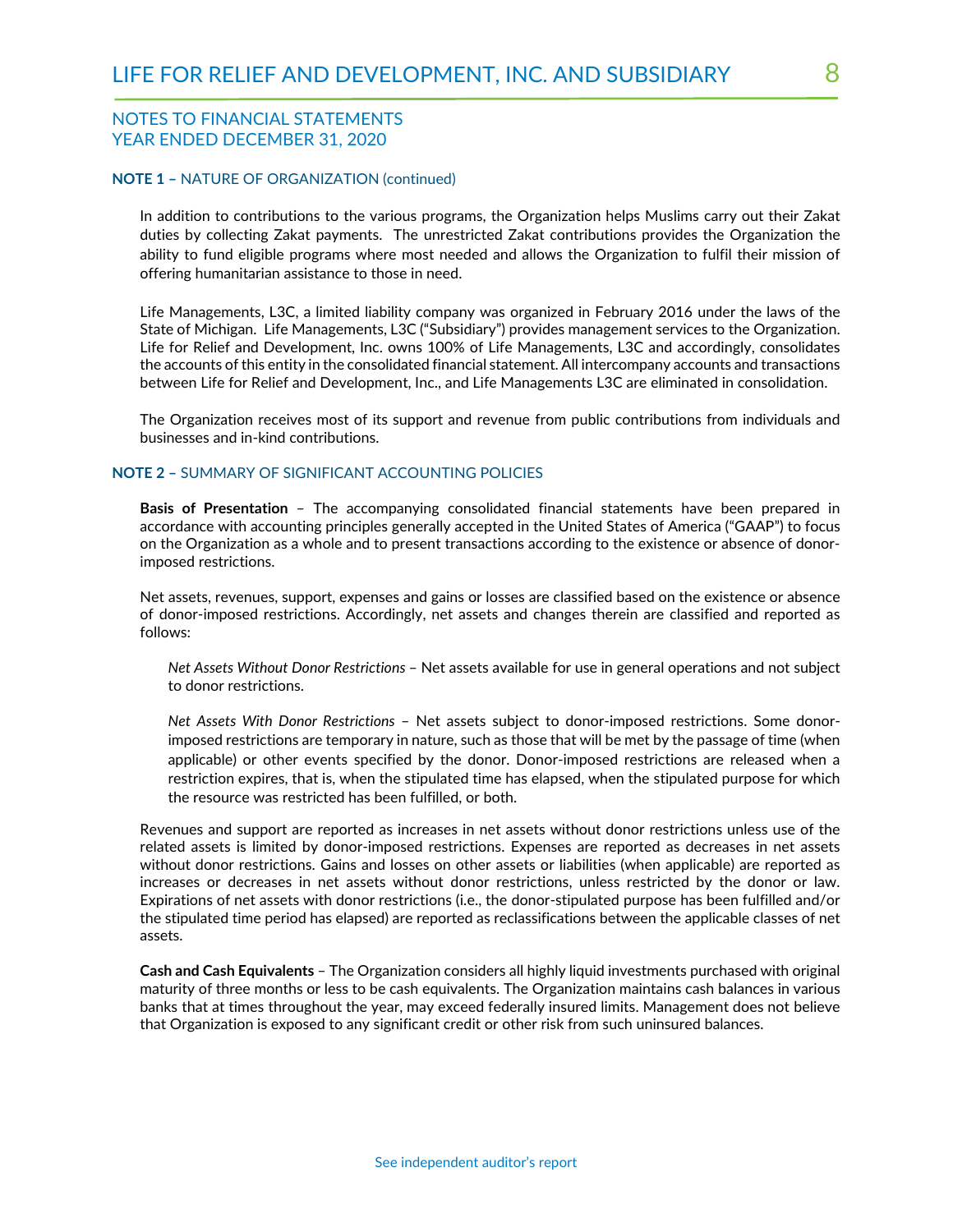#### **NOTE 2 –** SUMMARY OF SIGNIFICANT ACCOUNTING POLICIES (Continued)

**Pledges Receivable** – The Organization's pledges receivables are comprised primarily of amounts committed from individuals and businesses for the Organization's activities. Revenue is recognized when an unconditional promise to give is received; in the absence of such promise, revenue is recognized when the promise to give is collected. Unconditional promises to give that are expected to be collected in the future year are recorded at the present value of their estimated future cash flows. The unamortized discount represents the adjustment required to record promises to give expected to be received in future years at their present value. Amortization of the discount (when applicable) is recorded as additional contribution revenue and used in accordance with donor-imposed restrictions over the period of the promise to give.

Pledges receivable are recorded at the amount the Organization expects to collect from outstanding balances. Management of the Organization records an estimate for uncollectible accounts and writes off balances deemed uncollectible. The allowance for doubtful accounts was approximately \$28,500 at December 31, 2020.

**Property and Equipment** – Purchased property and equipment with a useful life in excess of one year is capitalized at cost. Major improvements are capitalized while ordinary maintenance and repairs are expensed. Donations of property and equipment are capitalized at their estimated fair value at the date contributed. Such donations are reported as contributions without donor restrictions unless the donor has restricted the donated asset to a specific purpose. Assets donated with explicit restrictions regarding their use are reported as contributions with donor restrictions. Absent donor stipulations regarding how long those donated assets must be maintained, the Organization reports expirations of donor restrictions when the donated or acquired assets are placed in service. The Organization reclassifies net assets with donor restrictions to net assets without donor restrictions at that time. Property and equipment is depreciated using the straight-line method over the estimated useful lives. Depreciation expense for the year ended December 31, 2020 was \$20,908.

**Contributions –**Unconditional contributions are recorded as support at fair value in the year a donation is received from the donor. Unconditional contributions with donor-imposed restrictions are reported at net assets with donor restrictions. When the stipulated purpose has been met, the contribution is reported as net assets without restrictions. Contributions of assets other than cash are recorded at their estimated fair value.

**In-Kind Contributions/Donations –** Donated goods for use by the Organizations to support their mission are recorded as in-kind contributions at their estimated fair value, based on independent supplier quotations. Donated goods held at a public warehouse utilized by the Organization are recorded as inventory at estimated fair value until the donated items are distributed for program use. When the donated goods are shipped to the recipient, the in-kind donation expense is recorded. Donated goods are used exclusively for the Organization's humanitarian assistance programs.

**Contributed Services –** The Organization records the fair value of contributed services in the consolidated financial statements if the services either (a) create or enhance a non-financial asset or (b) require specialized skills, are provided by persons possessing those skills and would need to be purchased if they were not donated. No amounts have been reflected in the consolidated financial statements for contributed services since contributed services received do not meet the criteria for recognition.

**Functional Expense –** The Organization accumulates and reports its expenses by function as for program services, management and general activities, or fundraising purposes. Program services are activities that fulfill the purposes or mission of the Organization. Management and general activities include insurance, professional fees, portion of office rent and utilities and certain other costs other than the direct cost for program services.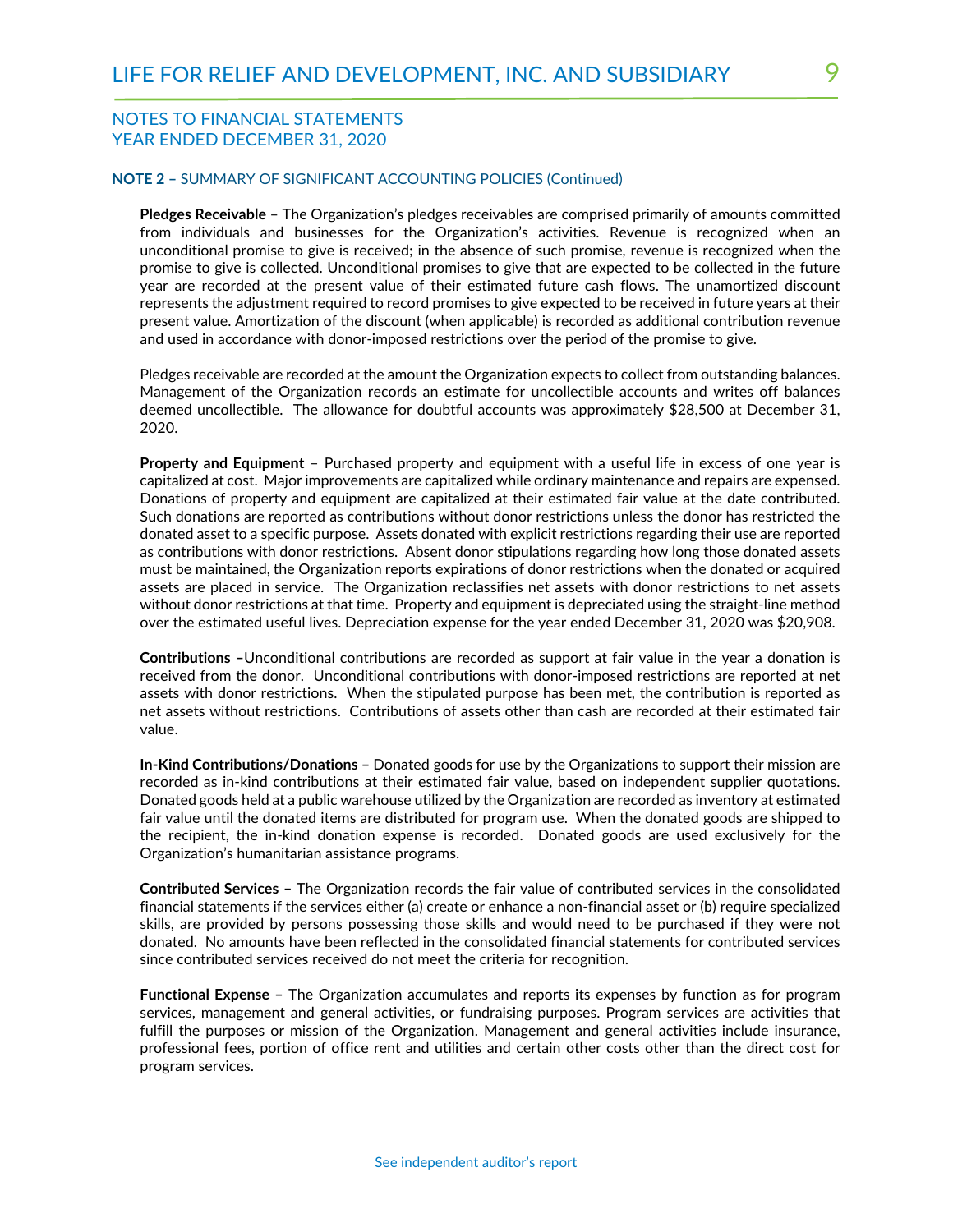#### **NOTE 2 –** SUMMARY OF SIGNIFICANT ACCOUNTING POLICIES (Continued)

**Fundraising and Cost Allocations –** The Organization solicits funds for ongoing operations from community groups, businesses, and individuals. Fundraising expenses are based on actual amounts paid and percentage of time allocated as it relates to payroll related costs.

The consolidated financial statements also report certain categories of expenses that are attributable to more than one program or supporting services. Therefore, these expenses require allocation on a reasonable basis using a cost allocation method which primarily is based on a percentage of revenue as determined by management. Although the methods of allocations used are considered reasonable, other methods could be used that would produce a different amount.

**Income Taxes –** The Organization is a not-for-profit organization that is exempt from income taxes under Section 501(c)(3) of the Internal Revenue Code and is exempt from similar state and local taxes. Although the Organization was granted an income tax exemption by the Internal Revenue Service, such exemption does not apply to "unrelated business taxable income". The Organization is not a private foundation.

The Organization analyzes its income tax filing positions in the federal and state jurisdictions where it is required to file income tax returns, for all open tax years in these jurisdictions, to identify any potential uncertain tax positions. The Organization treats interest and penalties attributed to income taxes, and reflects any changes for such, to the extent that they arise, as a component of its management and general expense.

The Organization concluded that there are no significant uncertain tax positions requiring recognition in the consolidated financial statements. The Organization does not expect the total amount of unrecognized tax benefits ("UTB") (e.g. tax deductions, exclusions, or credits claimed or expected to be claimed) to significantly change in the next twelve months. The Organization does not have any amounts accrued for interest and penalties related to UTBs at December 31, 2020, and it is not aware of any claims for such amounts by federal or state income tax authorities.

For Life Managements, L3C ("Subsidiary"), deferred income taxes are recognized for the tax consequences of temporary differences between the financial reporting basis and the federal income tax basis of their assets and liabilities. The accrual basis of accounting is used for financial reporting and the cash basis is used for income tax reporting. Deferred income taxes arise from temporary basis differences as a result of timing of recognition of revenue and expenses related to the accrual to cash adjustment and charitable contributions. Valuation allowances are established when necessary to reduce deferred tax assets to the amount expected to be realized. Income tax expense is the tax payable or refundable for the period plus or minus the change during the period in deferred tax assets and liabilities. Income tax expense and deferred taxes were not significant in 2020.

The Organization and its Subsidiary concluded that there are no significant uncertain tax positions requiring recognition in the consolidated financial statements. The Organization does not expect the total amount of unrecognized tax benefits ("UTB") (e.g. tax deductions, exclusions, or credits claimed or expected to be claimed) to significantly change in the next twelve months. The Organization does not have any amounts accrued for interest and penalties related to UTBs at December 31, 2020, and it is not aware of any claims for such amounts by federal or state income tax authorities.

**Use of Estimates** – The preparation of consolidated financial statements in conformity with accounting principles generally accepted in the United States of America requires management to make estimates and assumptions that affect the reported amounts of assets and liabilities and disclosure of contingent assets and liabilities at the date of the consolidated financial statements and the reported amounts of revenues and expenses during the reported periods. Actual results could differ from those estimates.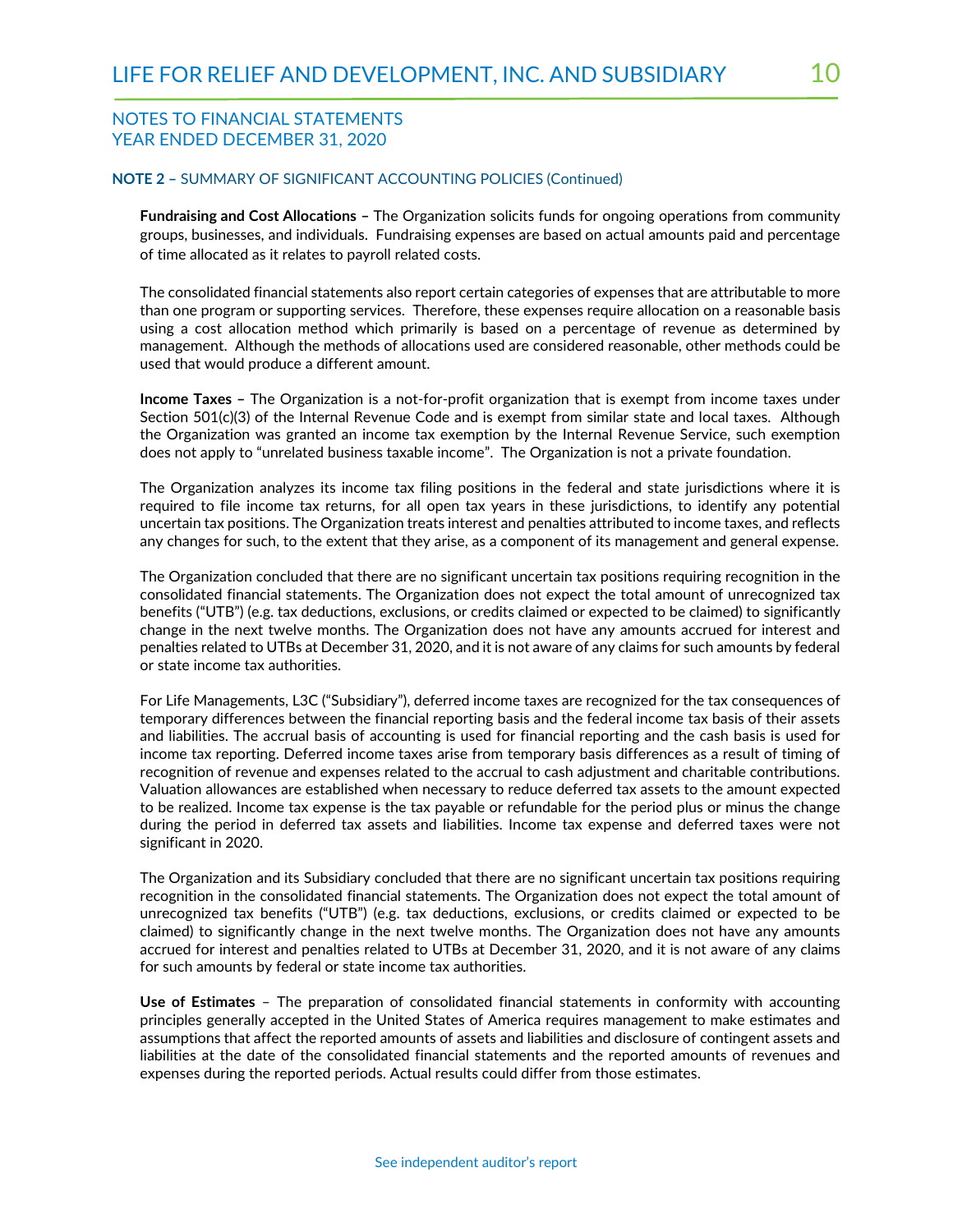#### **NOTE 2 –** SUMMARY OF SIGNIFICANT ACCOUNTING POLICIES (Continued)

**Adoption of recent accounting pronouncement –** In June 2018, the FASB issued ASU 2018-08, *Not-for-Profit Entities (Topic 958): Clarifying the Scope and the Accounting Guidance for Contributions Received and Contributions Made*. This ASU clarifies the guidance for evaluating whether a transaction is reciprocal (i.e., an exchange transaction) or nonreciprocal (i.e., a contribution) and for distinguishing between conditional and unconditional contributions. The ASU also clarifies the guidance used by entities other than not-for-profits to identify and account for contributions made. Where the Organization is a resource provider, the ASU is effective for the year ending December 31, 2020. The Organization adopted the resource provider provisions of the ASU using the modified prospective method during the year ended December 31, 2020. As a result, grants that were approved during 2020 with period of performance (POP) of 2021, have not been recorded as expense and grants payable for the year ended December 31, 2020 due to the barriers and return of funds for those grants. Additionally, cash disbursed for grants with POP of 2021 have been included in prepaid expenses and other in the consolidated statement of financial positions as of December 31, 2020.

#### **NOTE 3 –** PROPERTY AND EQUIPMENT

Property and equipment consist of the following at December 31, 2020:

|                                   |              | <b>Depreciable</b> |
|-----------------------------------|--------------|--------------------|
|                                   | 2020         | Life - Years       |
| Land                              | \$<br>57,750 | <b>None</b>        |
| <b>Building</b>                   | 327,250      | 39                 |
| Building improvements             | 456,304      | $7 - 20$           |
| Furniture, fixtures and equipment | 65,894       | $5 - 7$            |
| <b>Vehicles</b>                   | 40,855       | 5                  |
|                                   | 948,053      |                    |
| Accumulated depreciation          | 703,833      |                    |
|                                   | 244.220      |                    |

#### **NOTE 4 –** NET ASSETS – WITH DONOR RESTRICTIONS

Changes in net asset with donor restrictions by incurring expenses satisfying the restricted purpose is as Follows for the year ended December 31, 2020:

|                                   |                      |                  | <b>Releases</b>     |                  |
|-----------------------------------|----------------------|------------------|---------------------|------------------|
|                                   | <b>Beginning</b>     |                  | <b>From</b>         | <b>Ending</b>    |
|                                   | <b>Balance</b>       | <b>Additions</b> | <b>Restrictions</b> | <b>Balance</b>   |
| Health and safety program         | \$<br>$\blacksquare$ | 8,070,460<br>S   | 8,070,460<br>S      | \$               |
| Educational program               |                      | 276,482          | 276,482             |                  |
| Emergency disaster relief program | 575,392              | 276,765          | 408,443             | 443,714          |
| Orphans program                   | 2,684,105            | 3,343,785        | 3,406,456           | 2,621,434        |
| Food basket programs              |                      | 1,444,157        | 1,444,157           |                  |
| Clean water project program       | 34,350               | 557,484          | 308,804             | 283,030          |
| Community development programs    |                      | 400,737          | 400,737             |                  |
| Family assistance programs        | 287,587              | 107,090          | 135,966             | 258,711          |
|                                   | 3,581,434            | \$14,476,960     | \$14,451,505        | 3,606,889<br>\$. |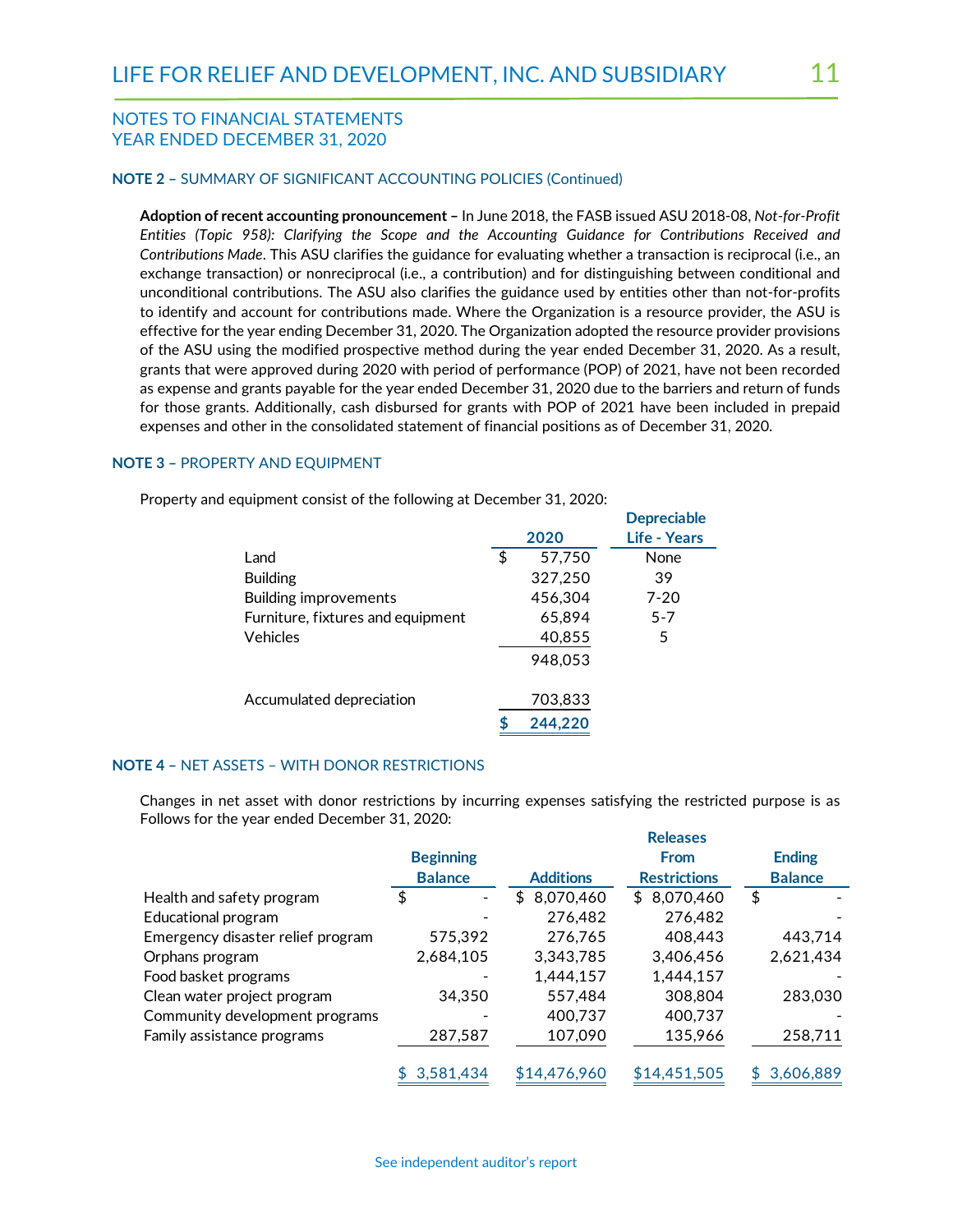#### **NOTE 5 –** CONTRIBUTIONS

The breakdown of category of contributions for the year ended December 31, 2020, are as follows:

|                                          | <b>Without</b>      |                     |              |
|------------------------------------------|---------------------|---------------------|--------------|
|                                          | <b>Donor</b>        | <b>With Donor</b>   |              |
|                                          | <b>Restrictions</b> | <b>Restrictions</b> | <b>Total</b> |
| Health and safety program                | \$                  | 74,908<br>\$        | \$<br>74,908 |
| Educational program                      |                     | 98,156              | 98,156       |
| Emergency disaster relief program        |                     | 276,765             | 276,765      |
| Orphans program                          |                     | 3,343,785           | 3,343,785    |
| Food basket programs                     |                     | 762,291             | 762,291      |
| Clean water project program              |                     | 557,484             | 557,484      |
| Community development programs           |                     | 178,326             | 178,326      |
| Family assistance programs               |                     | 107,090             | 107,090      |
| Contributions without donor restrictions | 2,698,670           |                     | 2,698,670    |
|                                          | 2,698,670           | 5.398.805<br>S.     | 8.097.475    |

#### **NOTE 6 –** IN-KIND CONTRIBUTIONS

During 2020, the Organization received in-kind contributions totaling \$9,089,455 as follows:

| <b>Program Services</b>       | <b>In-Kind Contributions</b> |           |
|-------------------------------|------------------------------|-----------|
| Health and safety program     | Medicine & medical supplies  | 7,995,552 |
| Food basket programs          | Food                         | 457,229   |
| Educational program           | Furniture and equipment      | 178,326   |
| Community development program | Furniture and equipment      | 447,048   |
|                               |                              | 9,078,155 |

#### **NOTE 7 –** LIQUIDITY AND AVAILABILITY

Financial assets available for general expenditure, that is, without donor or other restrictions limiting their use, within one year of the consolidated statement of financial position date, comprise the following:

| <b>Financial assets</b>                         |             |
|-------------------------------------------------|-------------|
| Cash and cash equivalents                       | \$5.388.152 |
| Pledges receivable, net of allowance            | 108,128     |
|                                                 |             |
| Total financial assets held by the Organization | 5.496.280   |
|                                                 |             |
| Less amounts with limits on usage               |             |
| Spendable net assets with                       |             |
| donor purpose restrictions                      | 3,606,889   |
| <b>Total financial assets available</b>         |             |
| for general use within one year                 | \$1.889.391 |